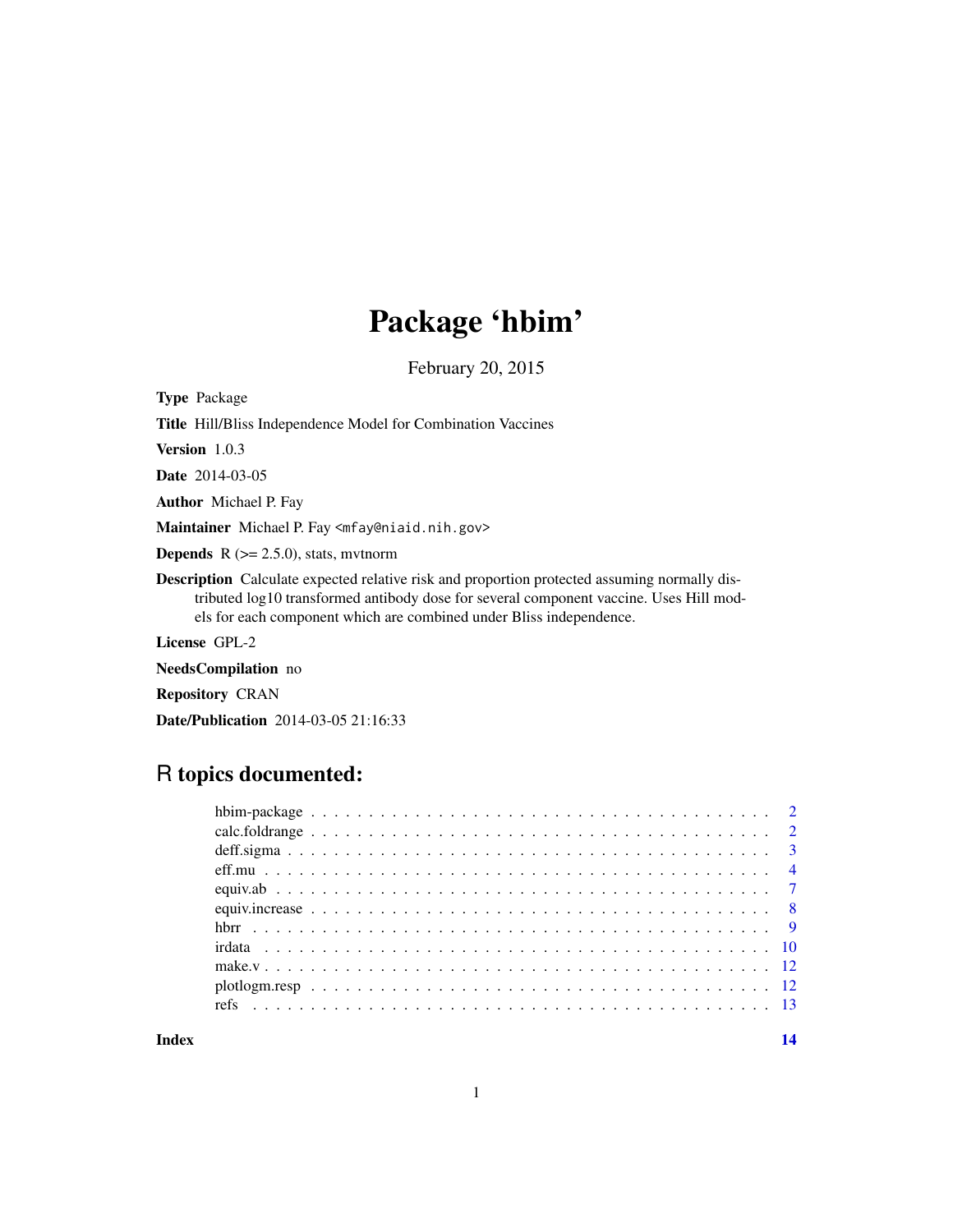Calculate expected relative risk and proportion protected assuming normally distributed log10 transformed antibody dose for several component vaccine. Uses Hill models for each component which are combined under Bliss independence.

#### Details

| Package: | hbim       |
|----------|------------|
| Type:    | Package    |
| Version: | 1.0        |
| Date:    | 2009-10-13 |
| License: | GPL.       |

The hbim package allows users to reproduce plots and calculations for Saul and Fay (2007). See vignette("hbimdetails").

#### Author(s)

M.P. Fay, Maintainer: Michael Fay <mfay@niaid.nih.gov>

#### References

Saul A, Fay MP (2007). Human Immunity and the Design of Multi-Component, Single Target Vaccines. PLoS ONE 2(9): e850. doi:10.1371/jounal.pone.0000850

calc.foldrange *Calculate stadard error and fold-range from confidence interval*

## Description

Given a confidence interval and sample size, we find the standard error assuming confidence limits are calculated on the log10 responses by either normal confidence limits or t-distribution confidence limits. The fold-range is also output by either methods.

#### Usage

```
calc.foldrange(n, lower, upper, conf.level = 0.95)
```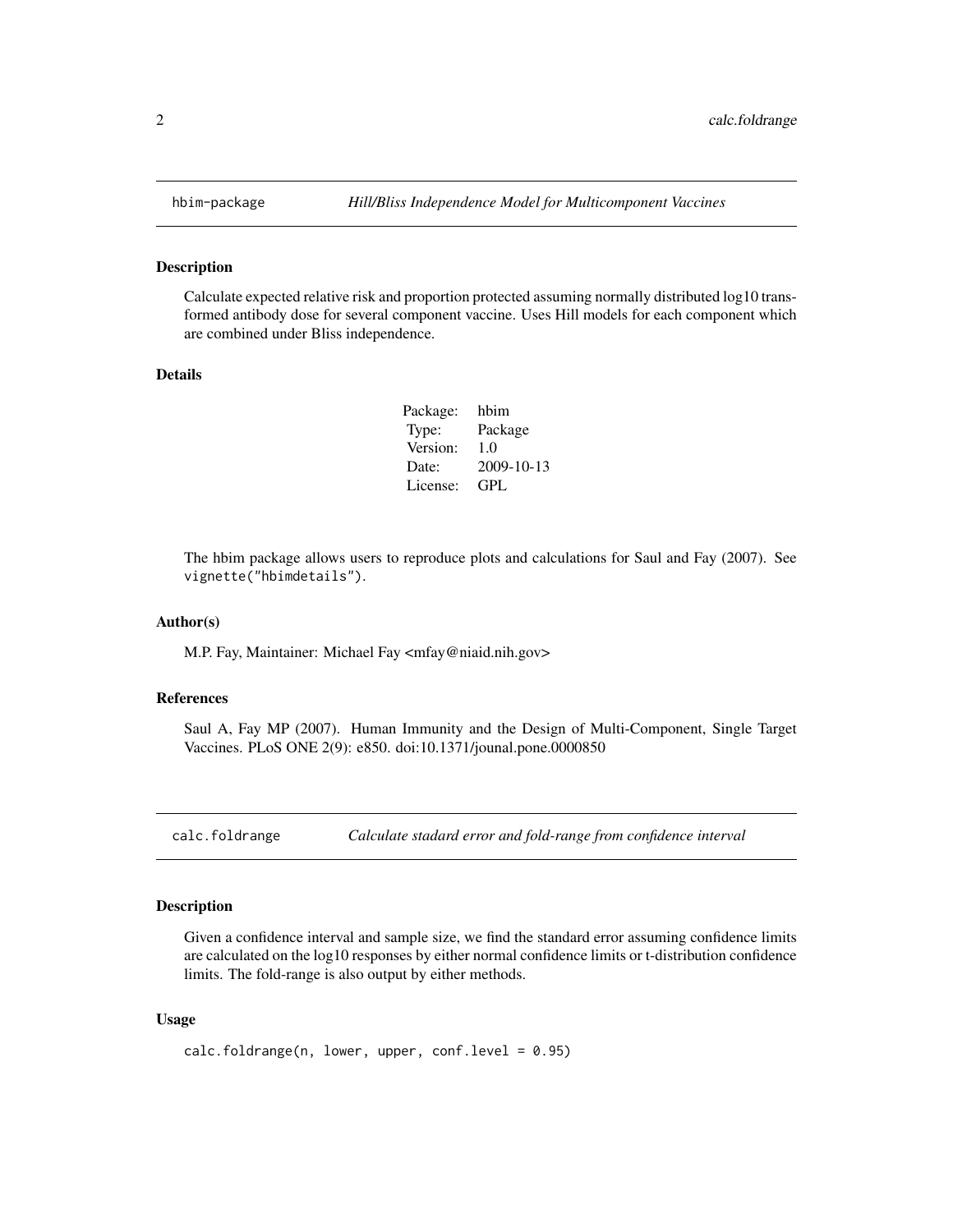## <span id="page-2-0"></span>deff.sigma 3

## Arguments

| n          | vector of sample size(s) used to create confidence intervals |
|------------|--------------------------------------------------------------|
| lower      | vector of lower confidence limits                            |
| upper      | vector of upper confidence limits                            |
| conf.level | confidence level, default=.95                                |

## Details

```
See vignette("hbimdetails")
```
## Value

A vector (or matrix) with elements (or columns)

| n             | sample size                                                                             |
|---------------|-----------------------------------------------------------------------------------------|
| lower         | lower confidence limit                                                                  |
| upper         | upper confidence limit                                                                  |
| s.byt         | standard deviation assuming confidence intervals calculated by t-distribution           |
| s.byz         | standard deviation assuming confidence intervals calculated by normal distribu-<br>tion |
| foldrange.byt | fold-range assuming confidence intervals calculated by t-distribution                   |
| foldrange.byz | fold-range assuming confidence intervals calculated by normal distribution              |

#### Examples

## sample size=43, lower cl=65, upper cl=85 calc.foldrange(43,65,85)

<span id="page-2-1"></span>deff.sigma *HBIM data*

#### <span id="page-2-2"></span>Description

These 6 data sets were calculated using the associated function. For example, deff.sigma was calculated with [eff.sigma](#page-3-1). The 3 data sets that begin with deff, give the expected efficacy for several values of mu. The 3 data sets that begin with dpp give the percent protected with several values of mu. The data sets that end in .sigma change for different values of sigma, and similarly for .mu and .rho (see [deff.sigma](#page-2-1)).

### Usage

```
data(deff.sigma)
data(deff.mu)
data(deff.rho)
data(dpp.sigma)
data(dpp.mu)
data(dpp.rho)
```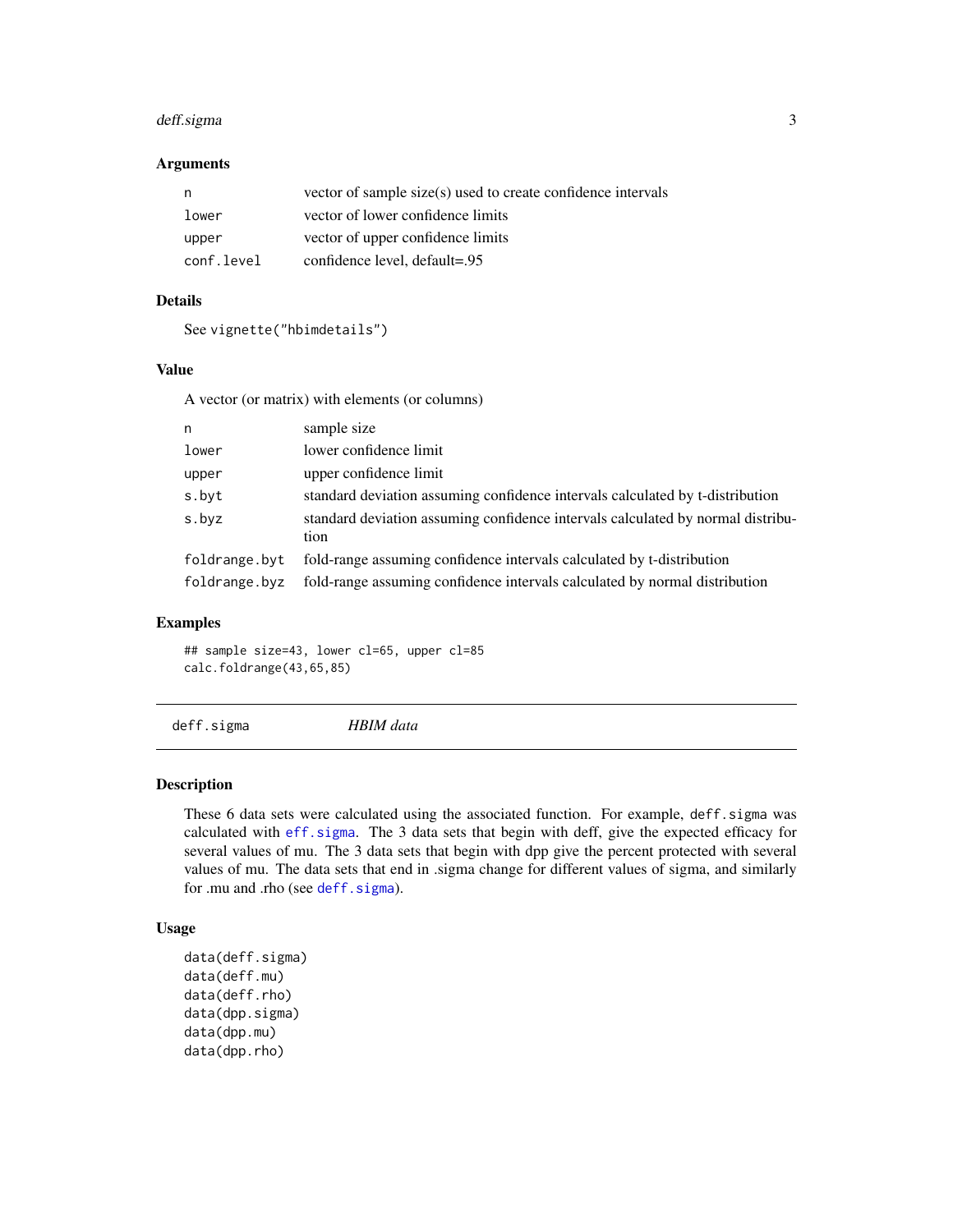## <span id="page-3-0"></span>Format

The format is: List of 8

- mu vector of different values of mean for log10 antibody
- out1matrix of either expected efficacy or percent protected for 1 component model, rows corespond to mu, cols correspond to cparms
- out2matrix of either expected efficacy or percent protected for 2 component model, rows corespond to mu, cols correspond to cparms
- out3matrix of either expected efficacy or percent protected for 3 component model, rows corespond to mu, cols correspond to cparms
- col1vector of colors for different cparms of 1 component model
- col2vector of colors for different cparms of 2 component model
- col3vector of colors for different cparms of 3 component model
- cparmsvector parameters that change

## Examples

```
## here is the code that produces the 6 data sets, it takes about 25 hours to run
## so it is commented out here
#NSIM<-5*10^5
#SIGMAS.POWER<-c(9,65,5000)
#SIGMAS<-log10(SIGMAS.POWER)/(2*qnorm(.975))
#SCOLORS<-c("green","blue","red")
#FACTORS<-c(1/10, 1/3, 1/2, 1)
#FCOLORS<-c("red", "green", "blue", "black")
#RHOS<-c(-.5,-.25,0, 0.25, 0.5, 0.75, 1)
#RCOLORS<- c("black","tan","yellow","blue", "green", "red", "black")
#set.seed(1234521)
#MU<-((-40:40)/10)
#deff.sigma<-eff.sigma(mu=MU, sigmas=SIGMAS, COLORS = SCOLORS, rho = 0)
#deff.mu<-eff.mu(mu=MU, factor = FACTORS, COLORS = FCOLORS, sigma = SIGMAS[2], rho = 0)
#deff.rho<-eff.rho(mu=MU, sigma = SIGMAS[2], rho = RHOS, COLORS =RCOLORS,simulate=TRUE,nsim=NSIM)
#set.seed(32401)
#dpp.sigma<-pp.sigma(MU,sigmas=SIGMAS,COLORS = SCOLORS, rho = 0,nsim=NSIM)
#set.seed(21345123)
#dpp.mu<-pp.mu(MU,factor = FACTORS, COLORS = FCOLORS, sigma = SIGMAS[2], rho = 0, nsim=NSIM)
#set.seed(435919)
#dpp.rho<-pp.rho(MU,sigma = SIGMAS[2], rho = RHOS, COLORS =RCOLORS,nsim=NSIM)
```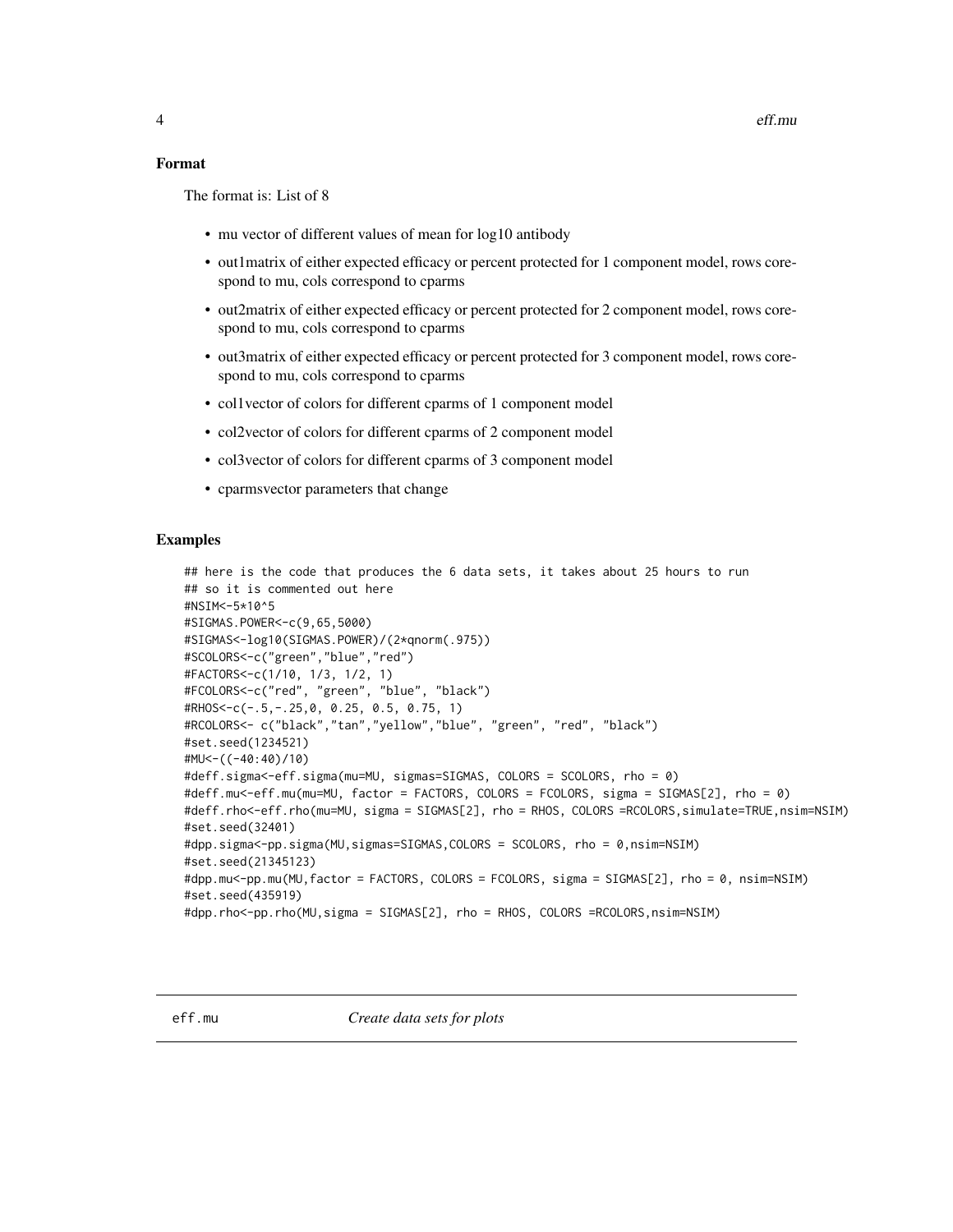#### <span id="page-4-0"></span>eff.mu 5

#### Description

These functions create the data sets used in the plots. The first part of the name denotes the output created. Thus, eff.sigma, eff.mu, eff.rho create efficacy values, while pp.sigma, pp.mu, pp.rho create percent protected values. The second part of the name is the parameter which is changed. For example, eff.sigma creates efficacy values for different values of sigma. See details for a more complete description. Default for eff. functions is integration, default for pp. functions is simulation.

#### Usage

```
eff.sigma(mu, sigmas, COLORS = c("red", "green", "blue"),
    rho = 0, \ldots)
eff.mu(mu, factor = c(1/10, 1/3, 1/2, 1),
    COLORS = c("red", "green", "blue", "black"),
    sigma = 0.553, rho = 0, ...)
eff.rho(mu, sigma = 0.553, rho = c(0, 0.25, 0.5, 0.75, 1),
    COLORS = c("black", "blue", "green", "red", "black"), ...)
pp.sigma(mu, sigmas, COLORS = c("red", "green", "blue"),
    rho = 0, nsim = 10<sup>0</sup>5pp.mu(mu, factor = c(1/10,1/3,1/2,1),
    COLORS = c("red", "green", "blue", "black"),
    sigma =0.553, rho = 0, nsim = 10^5)
pp.rho(mu, sigma = 0.553, rho = c(0, 0.25, 0.5, 0.75, 1),
    COLORS = c("black", "blue", "green", "red", "black"),
    nsim = 10<sup>0</sup>5
```
#### Arguments

| mu            | a vector of values of the mean of the log10 antibody                                                                 |
|---------------|----------------------------------------------------------------------------------------------------------------------|
| factor        | a vector of values for defining the means of the second and third component (see<br>details and warnings)            |
| <b>COLORS</b> | colors for the plots, the ith color corresponds to the ith value of the parameter<br>which is changing               |
| sigmas        | a vector of values of the standard deviation of the log10 antibody                                                   |
| sigma         | a single value for sigma                                                                                             |
| rho           | correlation vector (of length one for sigma and .mu functions) of the log10<br>antibody, negative values not allowed |
| nsim          | number of simulations for hbpp function                                                                              |
| .             | additional parameters may be added to the hbrr function                                                              |
|               |                                                                                                                      |

#### Details

For eff. sigma and pp. sigma we change sigma over the one, two, and three component model. For eff.mu and pp.mu we change the mean over the two and three component model. For eff.mu and pp.mu the factor parameter is associated with each level of the second and third component. See vignette("hbimdetails") for details. For eff.rho and pp.rho we change the correlation over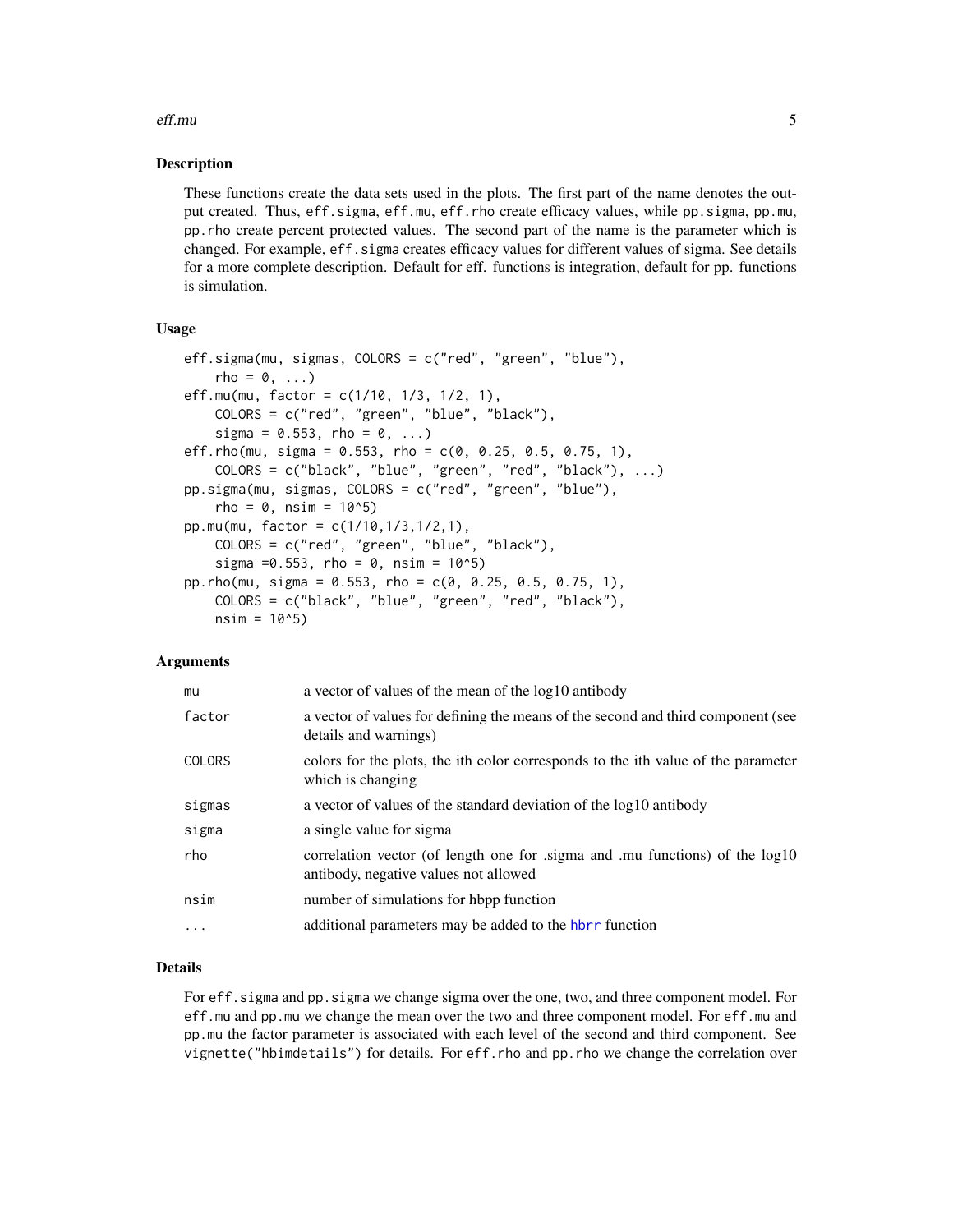the two and three component model; for the jth column of the out2 and out3 matrices, all correlations are given by jth level of factor. Because these calculations may take hours, we save the original calculations used in the paper as output data, deff. sigma, [deff.mu](#page-2-2), deff. rho, [dpp.sigma](#page-2-2), [dpp.mu](#page-2-2), and [dpp.rho](#page-2-2). These output data set may be accessed by the command data(). For example, to access [deff.sigma](#page-2-1) type data(deff.sigma).

## Value

A list with items

| out1   | response matrix for one component model, ith row corresponds to mu <sup>[1]</sup> and jth<br>column corresponds to the jth level of the parameter which is changing |
|--------|---------------------------------------------------------------------------------------------------------------------------------------------------------------------|
| col1   | colors corresponding to columns of out1                                                                                                                             |
| out2   | response matrix for two component model, ith row corresponds to mu <sup>[1]</sup> and jth<br>column corresponds to the jth level of the parameter which is changing |
| col2   | colors corresponding to columns of out2                                                                                                                             |
| out3   | response matrix for three component model, ith row corresponds to multi and<br>jth column corresponds to the jth level of the parameter which is changing           |
| col3   | colors corresponding to columns of out3                                                                                                                             |
| cparms | input vector of parameter that changes, e.g., factor vector                                                                                                         |
| sigma  | input sigma                                                                                                                                                         |
| rho    | input rho                                                                                                                                                           |

## Warning

Note to save computation time these functions do not check that all variance-covariance matrices used in the internal fucntions are positive definite. If you get an error message you do not understand check to see if the variance-covariance matrix is positive definite by checking the eigen values. For example, with sigma=1, rho=-.6, the 3 components model do not have a positive definite variance-covariance matrix because there is a negative eigenvalue (to see this run eigen(make.v(3,-.6,1)) ).

## Author(s)

M.P. Fay

## See Also

vignette("hbimdetails")

<span id="page-5-0"></span>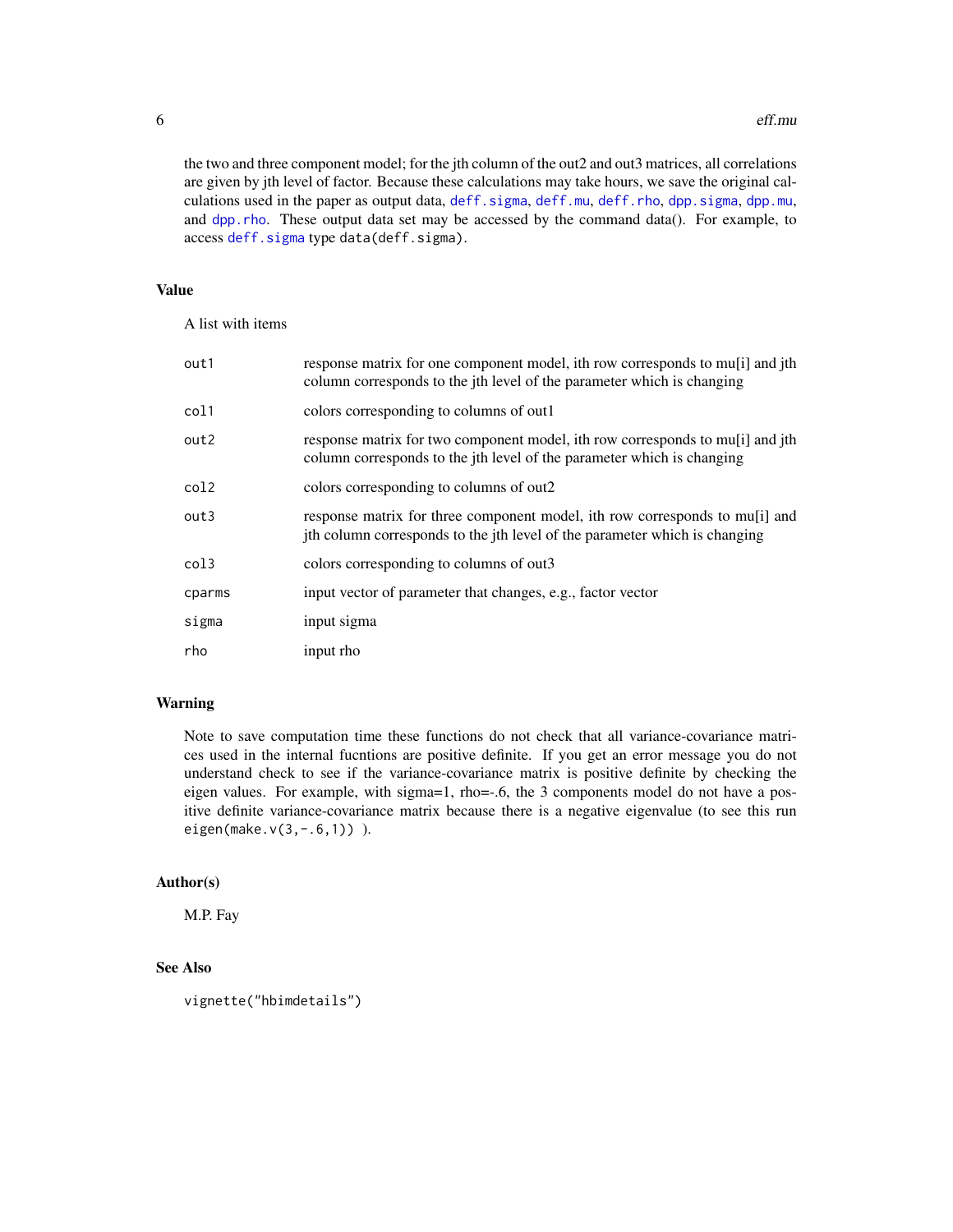<span id="page-6-0"></span>

This function inputs two antibody by response curves and outputs values needed for plots of equivalent antibody response. This is called by other functions ([plotresp.equiv](#page-11-1), [plotresp.mix](#page-11-1)). It is not to be called directly. For that purpose use [equiv.increase](#page-7-1).

#### Usage

```
equiv.ab(effab1, ab1, effab2, ab2, npts = 100)
```
## Arguments

| effab1 | vector of responses for antibody 1   |
|--------|--------------------------------------|
| ab1    | vector of doses of antibody 1        |
| effab2 | vector of responses for antibody 2   |
| ab2    | vector of doses of antibody 2        |
| npts   | number of points used in some output |

## Details

The function uses the [approx](#page-0-0) function to do linear interpolation and find the needed values.

## Value

A list containing:

| abpts        | a vector of values of antibody dose                      |
|--------------|----------------------------------------------------------|
| abpts10      | antilog of abpts, i.e., abpts raised to tenth power      |
| equiv.eff2   | equivalent response of antibody 2                        |
| equiv.eff1   | equivalent response of antibody 1                        |
| equiv.ab1    | vector of antibody doses that correspond with equiv.eff1 |
| $\mathsf{x}$ | equiv.ab1-abpts                                          |
| У            | equiv.eff1                                               |

### See Also

[equiv.increase](#page-7-1)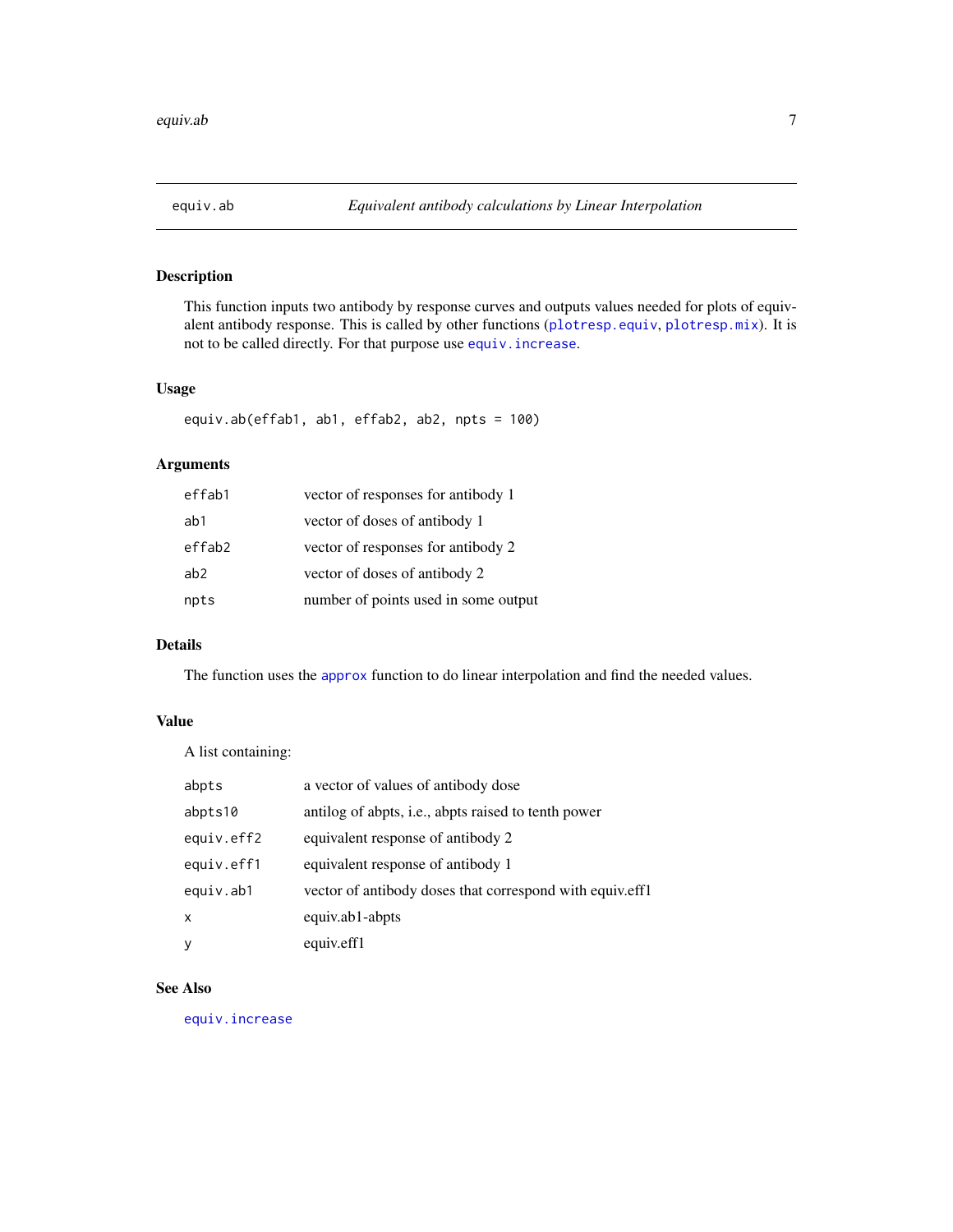<span id="page-7-1"></span><span id="page-7-0"></span>

This function takes two curves defined by vectors of x and y values and calculates the equivalent increase in the x value at the response value for the first curve at e1.

#### Usage

equiv.increase(x1, y1, x2, y2, e1, xlog = TRUE)

## Arguments

| x1             | x vector for first curve                                         |
|----------------|------------------------------------------------------------------|
| y1             | y vector for first curve                                         |
| x <sub>2</sub> | x vector for second curve                                        |
| y2             | y vector for second curve                                        |
| e1             | vector of y responses of first curve for associating with output |
| xlog           | TRUE if x values are log transformed, changes the output         |

## Details

The function repeatedly uses the [approx](#page-0-0) function to do linear interpolation.

## Value

A list with 5 components

| a1             | vector of x values associated with e1 from first curve           |
|----------------|------------------------------------------------------------------|
| e <sub>2</sub> | vector of y values associated with a 1 from the second curve     |
| a <sup>2</sup> | vector of x values associated with e2 from the second curve      |
| e1             | input vector for e1                                              |
|                | equiv.increase vector of equivalent increases associated with e1 |

## Examples

```
data(deff.sigma)
D<-deff.sigma
equiv.increase(D$mu,D$out1[,2],D$mu,D$out2[,2],.5)
```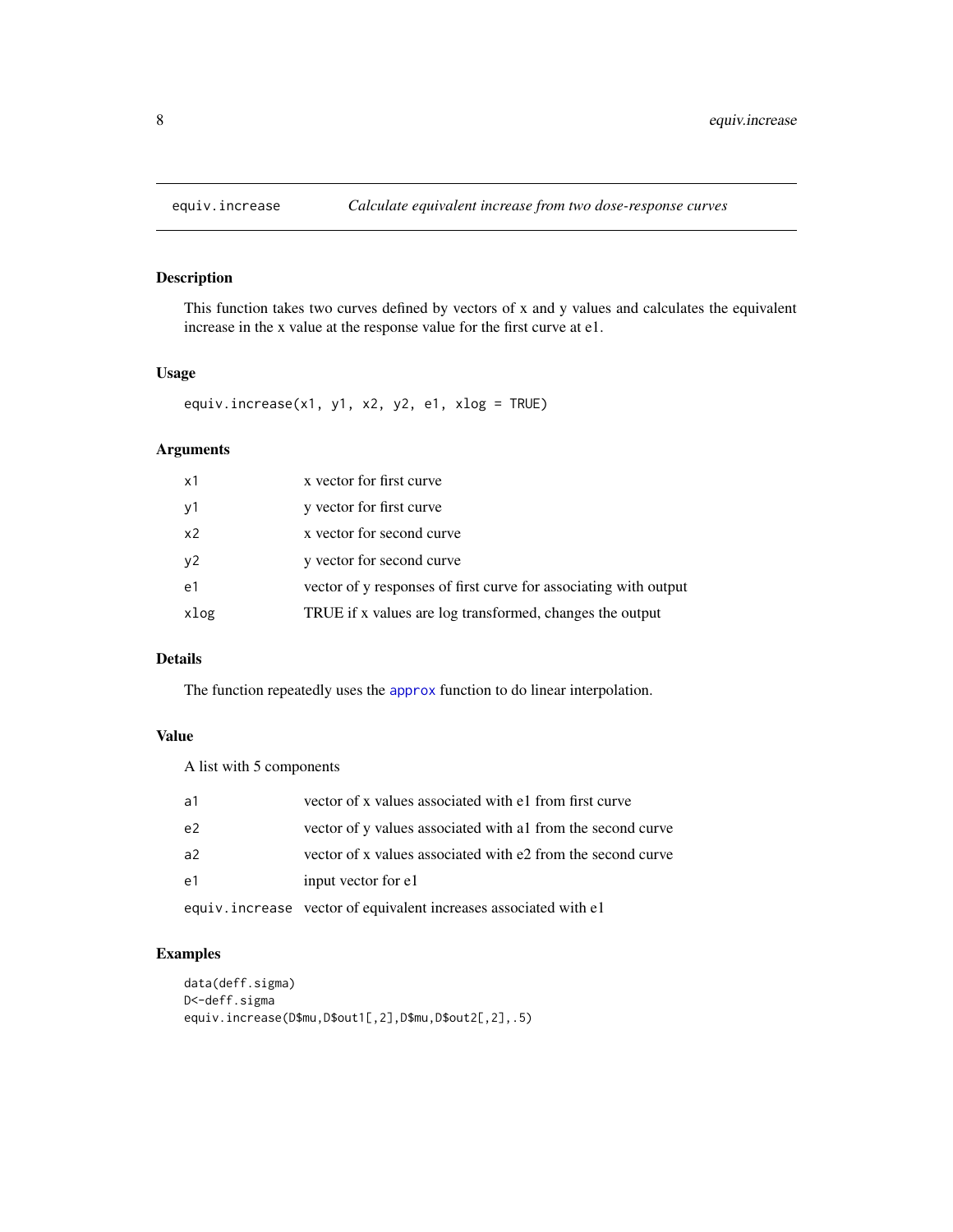<span id="page-8-1"></span><span id="page-8-0"></span>hbrr *Calculate expected relative risk or percent protected from Hill model with Bliss Independence*

#### **Description**

Assuming that the log10 transformed doses are normally distributed, we calculate the expected relative risk (using hbrr) or percent protected (using hbpp) from the Hill model using Bliss Independence. Numeric integration is the default for up to three components for hbrr, while simulation is the default for two or three components for hbpp.

#### Usage

hbrr(mu, v, a = rep(1, length(mu)), simulate = FALSE, nsim =  $10^4$ , ...) hbpp(mu, v, a = rep(1, length(mu)), rp = 0.1, simulate = FALSE, nsim =  $10^5$ , ...)

#### Arguments

| mu        | mean vector of the log10 dose                                                    |
|-----------|----------------------------------------------------------------------------------|
| v         | variance matrix of the log10 dose                                                |
| a         | vector of slope parameters in the Hill model, one for each component             |
| simulate  | estimation by simulation (TRUE) or numeric integration (FALSE)                   |
| nsim      | number of simulations, ignored if simulate=FALSE                                 |
| rp        | protection bound, an individual is protected if relative risk is greater than rp |
| $\ddotsc$ | additional parameters to pass to the integrate function                          |

#### Details

Although the package adapt can do multidimensional integration, we have written specific functions to do this for up to 3 dimensions. This allows faster and more accurate integration. The integration is done by repeated calls to the integrate function. The functions which do the actual integration or simulation are internal functions which are not intended to be called by the user. These internal functions are: for hbrr, when simulate=FALSE, the function calls one of either [hbrr.integrate1](#page-0-0), [hbrr.integrate2](#page-0-0), [hbrr.integrate2.rhoeq1](#page-0-0), [hbrr.integrate3](#page-0-0), or hbrr. integrate3. rhoeq1 (for 1,2, or 3 component, with or without rho=1, taken from the size of the mu vector and dimension of the v matrix) and when simulation=TRUE it calls [hbrr.simulate](#page-0-0). Similar functions exist for hbpp; however, the [hbpp.integrate2](#page-0-0) and [hbpp.integrate3](#page-0-0) may have problems because of the discontinuity in the integration function. That is why for two or three component models hbpp. simulate is used by default.

## Value

a numeric value of the expected relative risk or percent protected.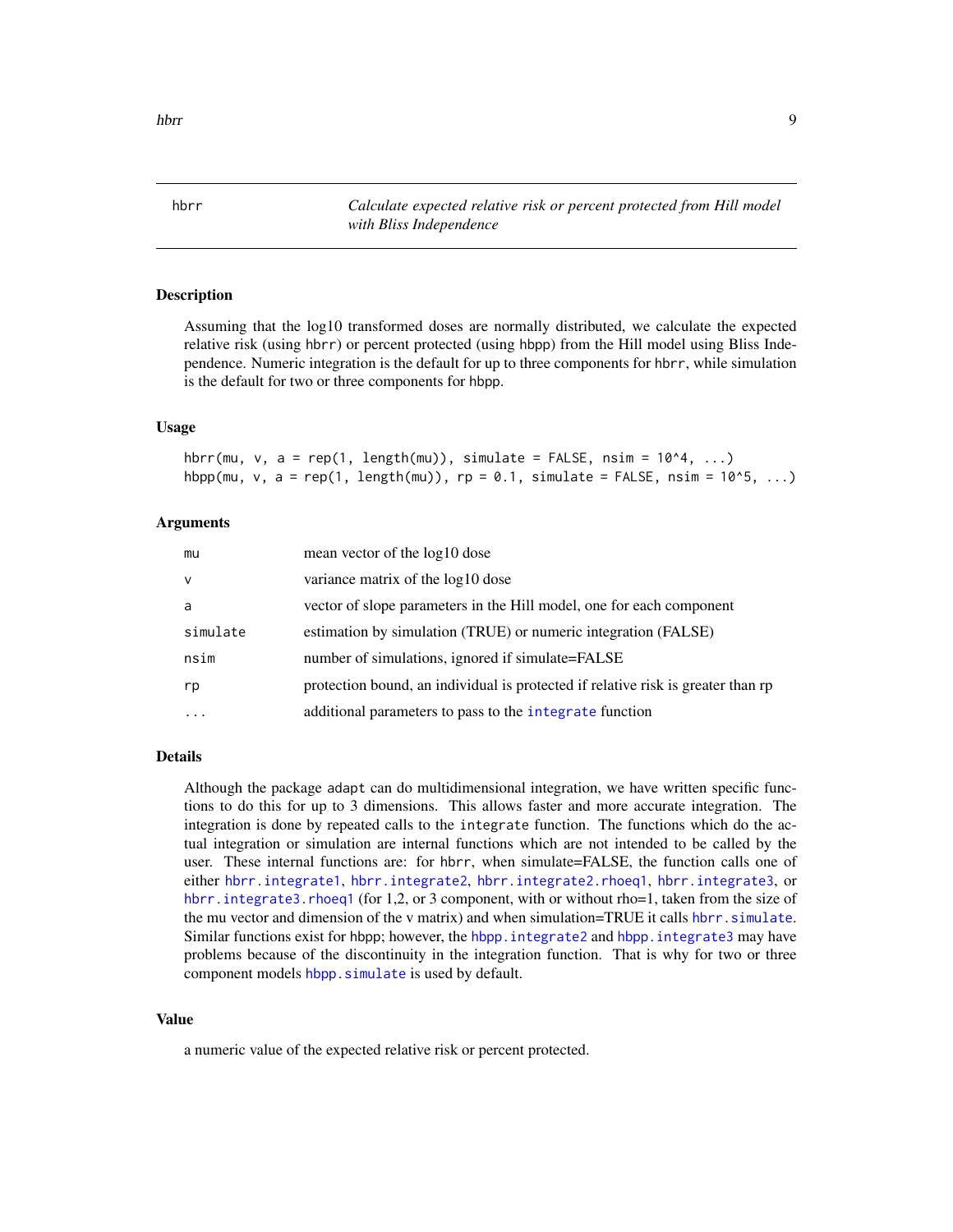#### Author(s)

M.P. Fay

#### References

Saul A, Fay MP (2007). Human Immunity and the Design of Multi-Component, Single Target Vaccines. PLoS ONE 2(9): e850. doi:10.1371/jounal.pone.0000850

#### Examples

```
## example of two dimensional integral
hbrr(c(.123,.432),matrix(c(1,.5,.5,1),2,2))
## faster but less accurate estimation by simulatin
hbrr(c(.123,.432),matrix(c(1,.5,.5,1),2,2),simulate=TRUE,nsim=10^4)
```
irdata *Immune Response data*

#### **Description**

Data from literature.

#### Usage

data(irdata)

#### Format

A data frame with 574 observations on the following 16 variables.

RecordNum a numeric vector

Old.Reference a numeric vector

Reference a numeric vector

Vaccine.and.trial.group a factor with levels (Pentacel +Recombivax) then Prevnar 11 valent Pneumonococcal-I 11 valent Pneumonococcal-DT Israel 11 valent Pneumonococcal-DT+alum Finnland 11 valent Pneumonococcal-DT+alum Israel 11 valent Pneumonococcal-DT+alum Philippines ACTHIB AP-YF AVA IM AVA SQ BERNA-YF Boostrix Boostrix + Poliorix Boostrix Polio (dTpa-IPV) DPaT-HVB-IPV/HIB mix DPaT-HVB-IPV+HIB separate DPaT-IPV/HiB mix DPaT-IPV+HiB separately DPT +Hib/HBV DPT +Hib + HBV DPTa DPTa/Pa DPTa5 DT DTP-HB + Hib DTPa-HBV DTPa/IPV/PRP-TT +PncD/T11 DTPa2 DTPa3 DTPa5 DTPaHBV-IPV+Hib DTPaHBV-IPV+Hib, PRP DTPaHBV-IPV+Hib, PRP-TT DTPw-C DTPw-E DTPw/IPV/PRP-TT +PncD/T11 group 1 DTPw/IPV/PRP-TT +PncD/T11 group 2 DTPwHBV-Hib DTPwHBV + Hib(Separate) Engerix B GBS Ia-TT 15 ug GBS Ia-TT 3.75 ug GBS Ia 55 ug GBS IaTT 60 ug GBS Ib-TT 15.75 ug GBS Ib-TT 3.94 ug GBS Ib-TT 63 ug GBS Ib 53 ug GBS II-TT GBS II-TT 14.3 ug GBS II-TT 3.6 ug GBS II-TT 57 ug GBS II-TT/III-TT GBS III-TT GBS III-TT 14.5 ug GBS III-TT 3.6 ug GBS III-TT 58 ug

<span id="page-9-0"></span>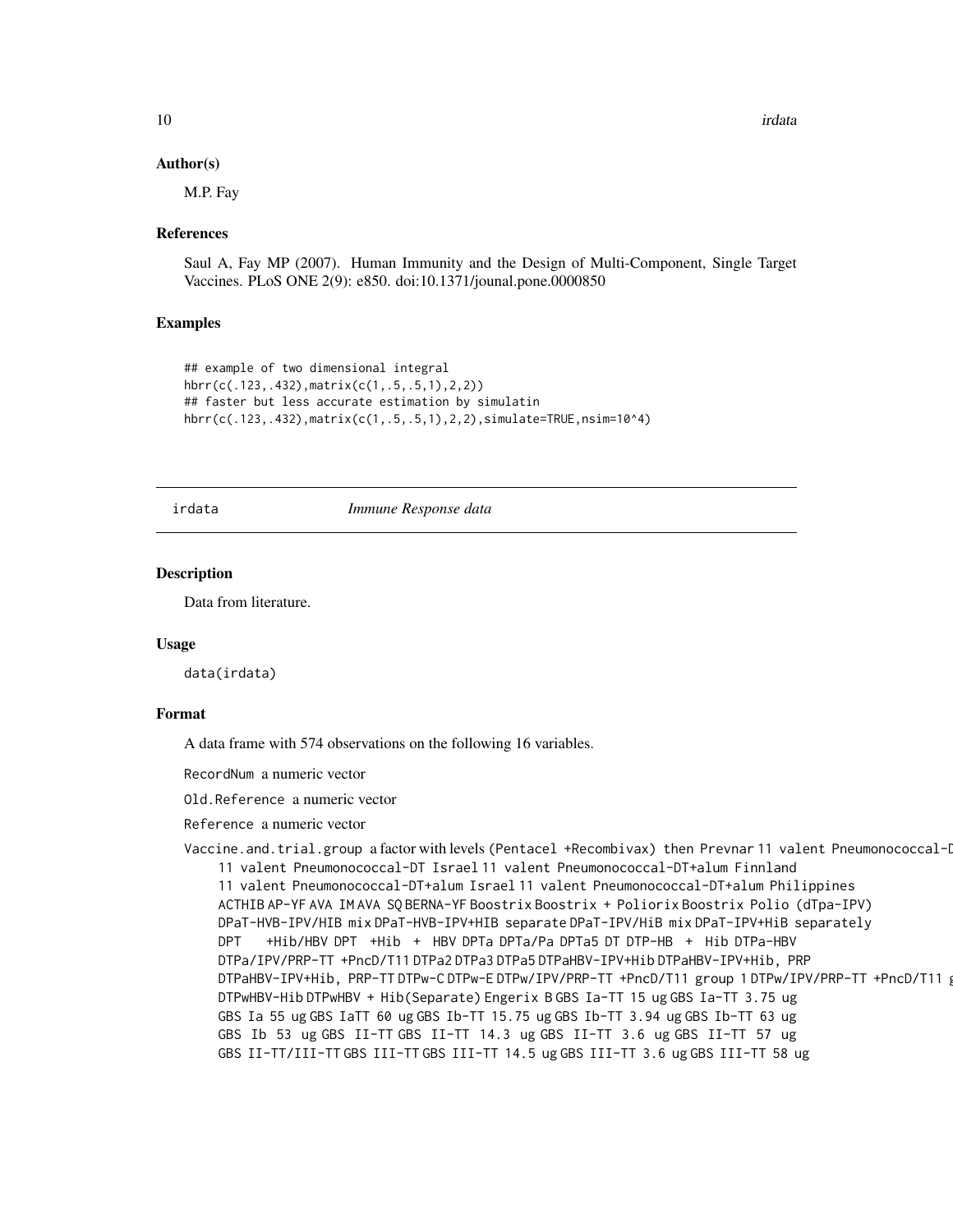GBS III 50 ug GBS V-CRM197 GBS V-TT GBS V-TT 2.4/1.1 ug GBS V-TT 38.5/17 ug GBS V-TT 9.6/4.3 ug H5N1Influenza 45ug H5N1Influenza 7.5ug H5N1Influenza 90ug H5N1Influenza 15ug H5N1Influenza Placebo Havrix+Engerix B HBV/Pentavax Heptavalent Pneumonococcal-CMR197 Heptavalent Pneumonococcal-OMPC Heptvalent Pneumonococcal-CMR197 Hiberix HibTITER HibTITER (PRP-CRM197) Infantrix-IVP+Hib Infantrix-IVP+Hib+Previnar Infantrix + Engerix separate Infantrix/Engerix Mixed Infantrix/Engrerix Mixed IPV-mkc IPV-vero Lyme OspA 15ug Lyme OspA 30ug LYMErix (OpsA) MCV4-DT Menactra Meningococcal PS-DT (MCV-4) Mencevax ACWY Meningitec (Menc-CRM197) Menomune Meningococcal PS Menomune Meningococcal PS (PSV-4) Octavalent Pneumonococcal-DT Octavalent Pneumonococcal-TT Oka/Merck varicella 16K PFU +M-M-R Oka/Merck varicella 50K PFU +M-M-R OpsA Lyme Disease Orimmune OspA Lyme Pentacel + Prevnar +Recombivax Pentavax Revaxis (Td-IPV) RKI-YF RSV PFP3 Tripedia Tripedia-Orimune-HibTITER Twinrix Twinrix adult Twinrix pediatric Typhoid/HAV Varilrix + M-M-R

- Carrier.for.conjugate.vaccines a factor with levels CRM197 Diphtheria toxoid OMPC Tetanus protein Tetanus toxoid
- Age.in.yrs.at.first.vaccination a factor with levels 0.12 0.17 0.17-0.5 0.25 0.5 1 1-12 1 -2 1.5 11-18 12-15 15-18 15-70 16-65 17-72 18-32 18-39 18-40 18-45 18-50 18-60 18-64 19-52 19-56 19-57 19-64 19-70 19-83 2 2-5 20-45 20-60 20-61 21-60 3 4 4-14 40-70 5-16 65-83
- Dose.schedule.in.weeks a factor with levels 0 0, 2 0, 2, 4 0, 26 0, 26/0, 4, 26 0, 4 0, 4, 10 0, 4, 26 0, 4, 52 0, 4, 8 0, 4, 8, 52 0, 52 0, 52, 104 0, 6, 13 0, 8 0, 8, 16 0, 8, 18 0, 8, 18 0, 8, 18, 220 0, 8, 18, 270 0, 8, 18, 320 0, 8, 18, 44 0, 8, 18, 56 0, 8, 18, 60 0, 8, 18, 70 0, 8, 18; 4,12,22 0, 8, 18; 4,12,22 0, 8, 39 0, 9, 37

Num.Immunizations a numeric vector

Endpoint.in.weeks.after.first.vaccine a numeric vector

- Antigen a factor with levels 1 14 18C 19F 23F 3 4 5 6B 7F 9V A AVA C DT F protein FHA FIM HAV HBs Hemagglutinin Ia-CPS Ib-CPS II-CPS III-CPS Measles MenC Mumps OspA Polio-1 Polio-2 Polio-3 PRN PRP PRP\* PT Rubella TT V-CPS Varicella Vi W135 Y YF
- Units a factor with levels EL.U/mL EU HI IU mIU ng SBA ug
- GMT a numeric vector
- GMT.95.pct.interval.low.limit a numeric vector

GMT.95.pct.interval.high.limit a numeric vector

n a numeric vector

Fold.Range a numeric vector

#### Source

See data(refs) for references

#### Examples

data(irdata) irdata[1,]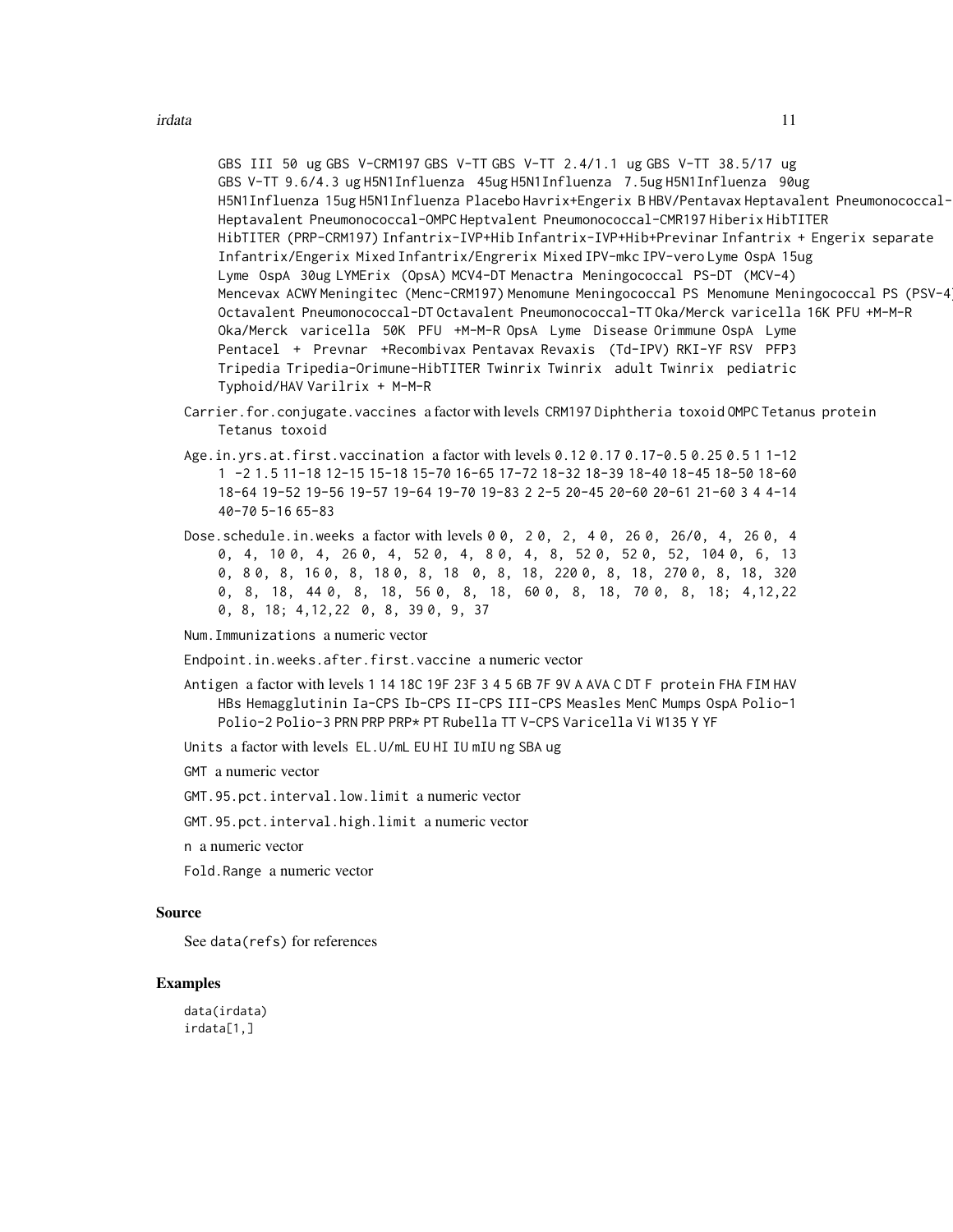<span id="page-11-0"></span>

Not to be called directly. Used by [eff.sigma](#page-3-1), [eff.mu](#page-3-2), [eff.rho](#page-3-1), [pp.sigma](#page-3-1), [pp.mu](#page-3-1), and [pp.rho](#page-3-1).

#### Usage

make.v(n, r, sig2)

## Arguments

|      | dimension of variance matrix |
|------|------------------------------|
|      | correlation                  |
| sig2 | variance                     |

## Value

An variance-covariance matrix, with all diagonal elements equal and all off diagonal elements equal.

plotlogm.resp *Plot Hill/Bliss Independence Model Data.*

## <span id="page-11-1"></span>Description

These functions take data output calculated from the data generating functions (see details) and plot either: the mean of the log transformed antibody doses by the response (plotlogm.resp), equivalent increase in antibody plots (plotresp.equiv), or response of one component versus a mixture (for details see vignette("hbimdetails")).

#### Usage

```
plotlogm.resp(D, YLAB = "Efficacy", YLIM = c(0, 1),
   XLIM = c(-2, 2), TITLE="")plotresp.equiv(v(0, xLIM = c(0, 1), YLIM = c(1, 100)),RLAB = "Efficacy of", bounds= XLIM, TITLE="")
plotresp.mix(D, RLAB = "Efficacy of", XYLIM = c(0, 1),TITLE="")
```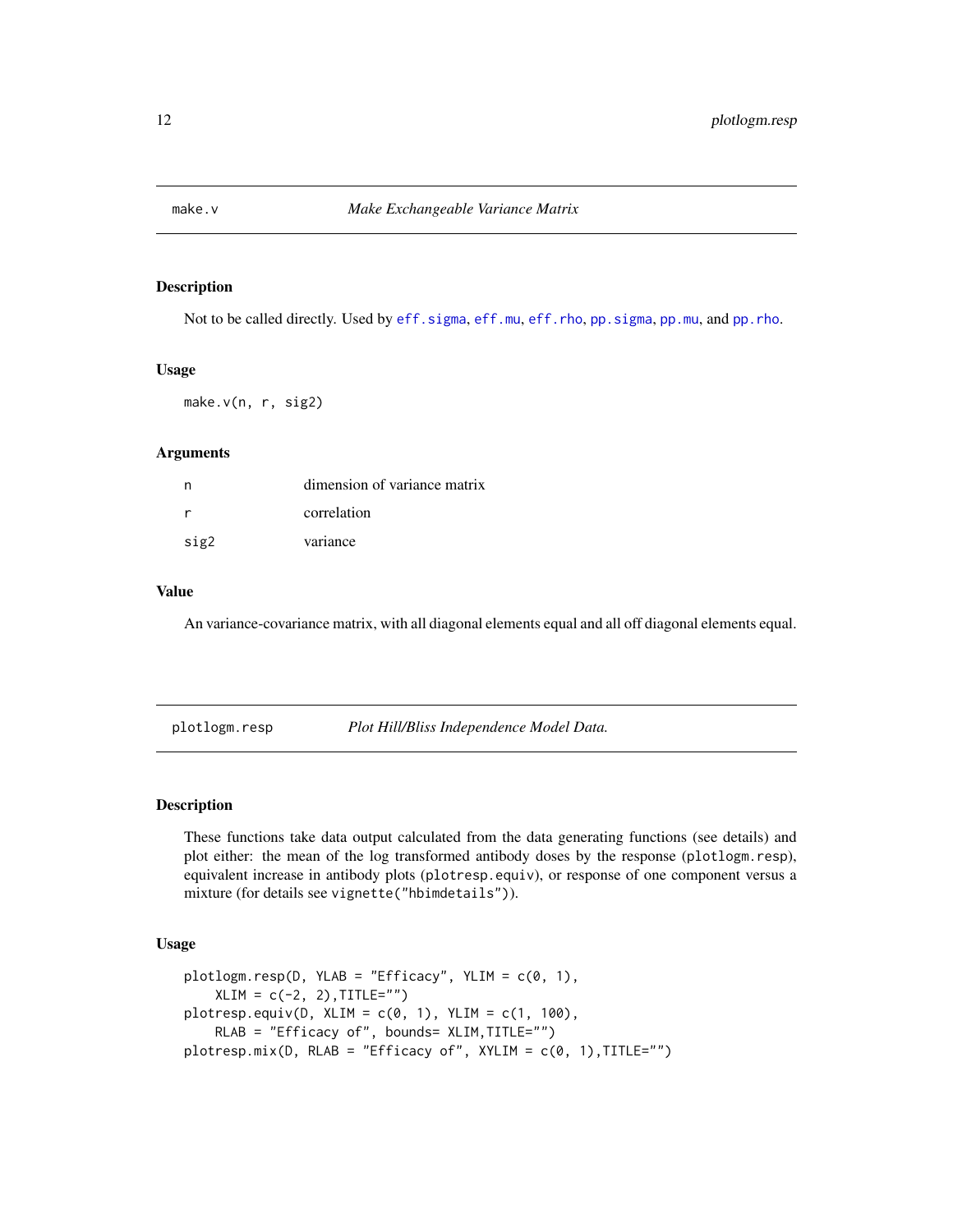<span id="page-12-0"></span>refs and the state of the state of the state of the state of the state of the state of the state of the state of the state of the state of the state of the state of the state of the state of the state of the state of the s

## Arguments

| D           | data, see details                                                           |
|-------------|-----------------------------------------------------------------------------|
| YLAB        | y label                                                                     |
| YLIM        | range of y axis                                                             |
| XLIM        | range of x axis                                                             |
| <b>RLAB</b> | response label, currently use only either "Efficacy of" or "% Protected by" |
| bounds      | bounds on response of second antibody curve, see vignette ("hbimdetails")   |
| XYLIM       | range of both x and y axes                                                  |
| TITLE       | title of plot                                                               |

## Details

The following functions create data sets for plotting: [eff.sigma](#page-3-1), [eff.mu](#page-3-2), [eff.rho](#page-3-1), [pp.sigma](#page-3-1), [pp.mu](#page-3-1), [pp.rho](#page-3-1). These functions plot that data. For details see vignette("hbimdetails").

## Value

Plots

refs *Reference list*

## Description

Each reference is one long character string. See data(irdata) for data from each reference.

## Usage

data(refs)

## Format

The format is: Factor w/ 50 levels (the 50 references)

## Examples

data(refs) refs[1]